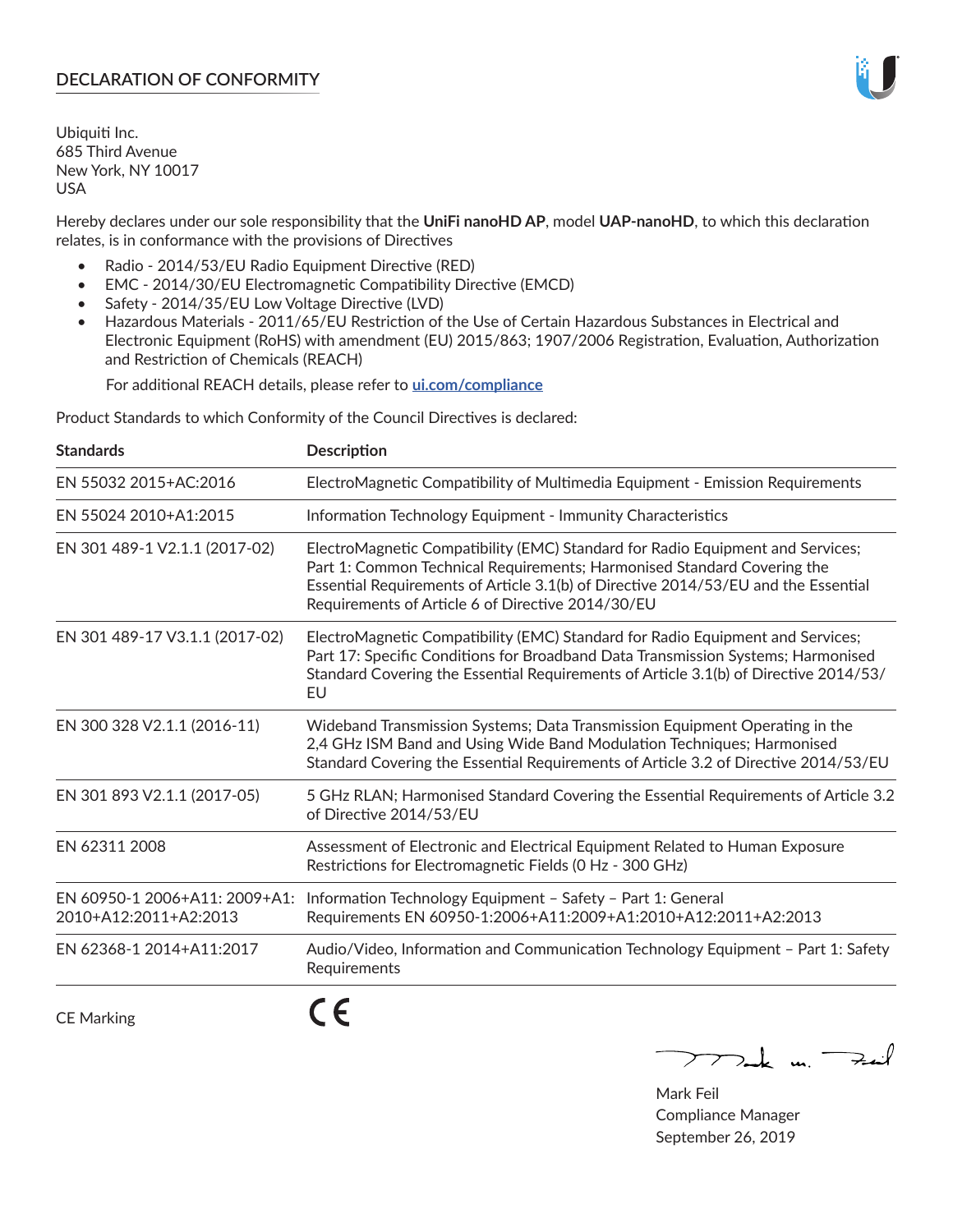# **DECLARATION OF CONFORMITY**



# **български** [Bulgarian]

С настоящото Ubiquiti декларира, че това устройство UAP-nanoHD е в съответствие със съществените изисквания и други приложими разпоредби на Директиви 2014/53/EC, 2014/30/ЕС, 2014/35/ЕС.

# **Hrvatski** [Croatian]

Ubiquiti ovim putem izjavljuje da je ovaj uređaj UAP-nanoHD sukladan osnovnim zahtjevima i ostalim bitnim odredbama Direktiva 2014/53/EU, 2014/30/EU, 2014/35/EU.

# **Čeština** [Czech]

Ubiquiti tímto prohlašuje, že toto UAP-nanoHD zařízení, je ve shodě se základními požadavky a dalšími příslušnými ustanoveními směrnic 2014/53/EU, 2014/30/EU, 2014/35/EU.

### **Dansk** [Danish]

Hermed, Ubiquiti, erklærer at denne UAP-nanoHD enhed, er i overensstemmelse med de væsentlige krav og øvrige relevante krav i direktiver 2014/53/EU, 2014/30/EU, 2014/35/EU.

### **Nederlands** [Dutch]

Hierbij verklaart Ubiquiti, dat deze UAP-nanoHD apparaat, in overeenstemming is met de essentiële eisen en de andere relevante bepalingen van richtlijnen 2014/53/EU, 2014/30/EU, 2014/35/EU.

### **English**

Hereby, Ubiquiti, declares that this UAP-nanoHD device, is in compliance with the essential requirements and other relevant provisions of Directives 2014/53/EU, 2014/30/EU, 2014/35/EU.

### **Eesti keel** [Estonian]

Käesolevaga Ubiquiti kinnitab, et antud UAP-nanoHD seade, on vastavus olulistele nõuetele ja teistele asjakohastele sätetele direktiivide 2014/53/EL, 2014/30/EL, 2014/35/EL.

# **Suomi** [Finnish]

Täten Ubiquiti vakuuttaa, että tämä UAP-nanoHD laite, on yhdenmukainen olennaisten vaatimusten ja muiden sitä koskevien direktiivien 2014/53/EU, 2014/30/EU, 2014/35/EU.

# **Français** [French]

Par la présente Ubiquiti déclare que l'appareil UAP-nanoHD, est conforme aux exigences essentielles et aux autres dispositions pertinentes des directives 2014/53/UE, 2014/30/UE, 2014/35/UE.

# **Deutsch** [German]

Hiermit erklärt Ubiquiti, dass sich dieses UAP-nanoHD Gerät, in Übereinstimmung mit den grundlegenden Anforderungen und den anderen relevanten Vorschriften der Richtlinien 2014/53/EU, 2014/30/EU, 2014/35/EU befindet.

# **Ελληνικά** [Greek]

Δια του παρόντος, Ubiquiti, δηλώνει ότι αυτή η συσκευή UAP-nanoHD, είναι σε συμμόρφωση με τις βασικές απαιτήσεις και τις λοιπές σχετικές διατάξεις των οδηγιών 2014/53/EE, 2014/30/EE, 2014/35/EE.

#### **Magyar** [Hungarian]

Ezennel Ubiquiti kijelenti, hogy ez a UAP-nanoHD készülék megfelel az alapvető követelményeknek és más vonatkozó 2014/53/EU, 2014/30/EU, 2014/35/EU irányelvek rendelkezéseit.

# **Íslenska** [Icelandic]

Hér, Ubiquiti, því yfir að þetta UAP-nanoHD tæki er í samræmi við grunnkröfur og önnur viðeigandi ákvæði tilskipana 2014/53/ESB, 2014/30/ESB, 2014/35/ESB.

#### **Italiano** [Italian]

Con la presente, Ubiquiti, dichiara che questo dispositivo UAP-nanoHD, è conforme ai requisiti essenziali ed alle altre disposizioni pertinenti delle direttive 2014/53/UE, 2014/30/UE, 2014/35/UE.